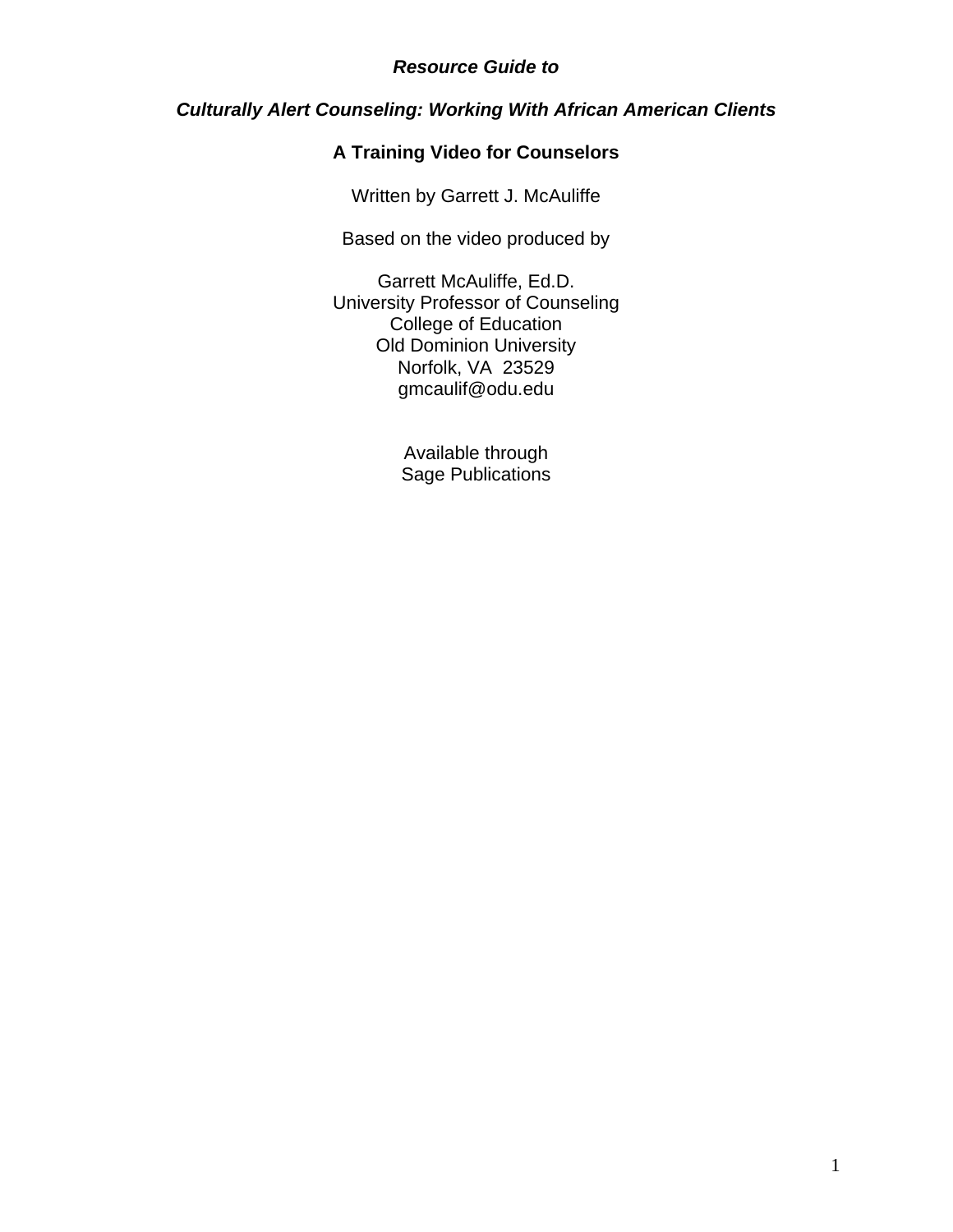#### **I. Introduction to the Series**

This Resource Guide is part of the companion material for four training videos.\* The Guide aims to help viewers be more active learners. The accompanying videos aim to teach learners how to incorporate culture into everyday counseling practice. This guide includes explanations of the skills that are demonstrated in each of the videos and suggested activities for trying out the skills. The viewer, informed by this resource guide and other reading, will, with practice, be able to try some of these skills soon after viewing the videos.

\*Note that there are two additional videos that make a complete set. Those videos are, respectively, *Counseling Gay and Lesbian Youth: A Multiethnic Demonstration Video* and *Key Practices in Culturally Alert Counseling: A Demonstration of Selected Practices.* This last video is a guide to overall multicultural counseling skills. The other five videos, including the four in this set, are focused on methods for working with particular groups. Resource guides accompany each of the other videos and are available through Sage Publications (www.sagepub.com).

#### **Definitions: Culturally Alert Counseling and Culture**

Culturally alert counseling is defined as a *consistent readiness to identify the cultural dimensions of clients' and counselors' lives and to integrate culture into counseling work*.

There is no one method for doing culturally alert counseling. Instead, culturally alert counseling consists of intentionally adapting existing ways to help clients (1) understand their socially constructed worldviews through culture, (2) appreciate their various cultures, (3) to make choices about adherence to cultural norms, and (4) to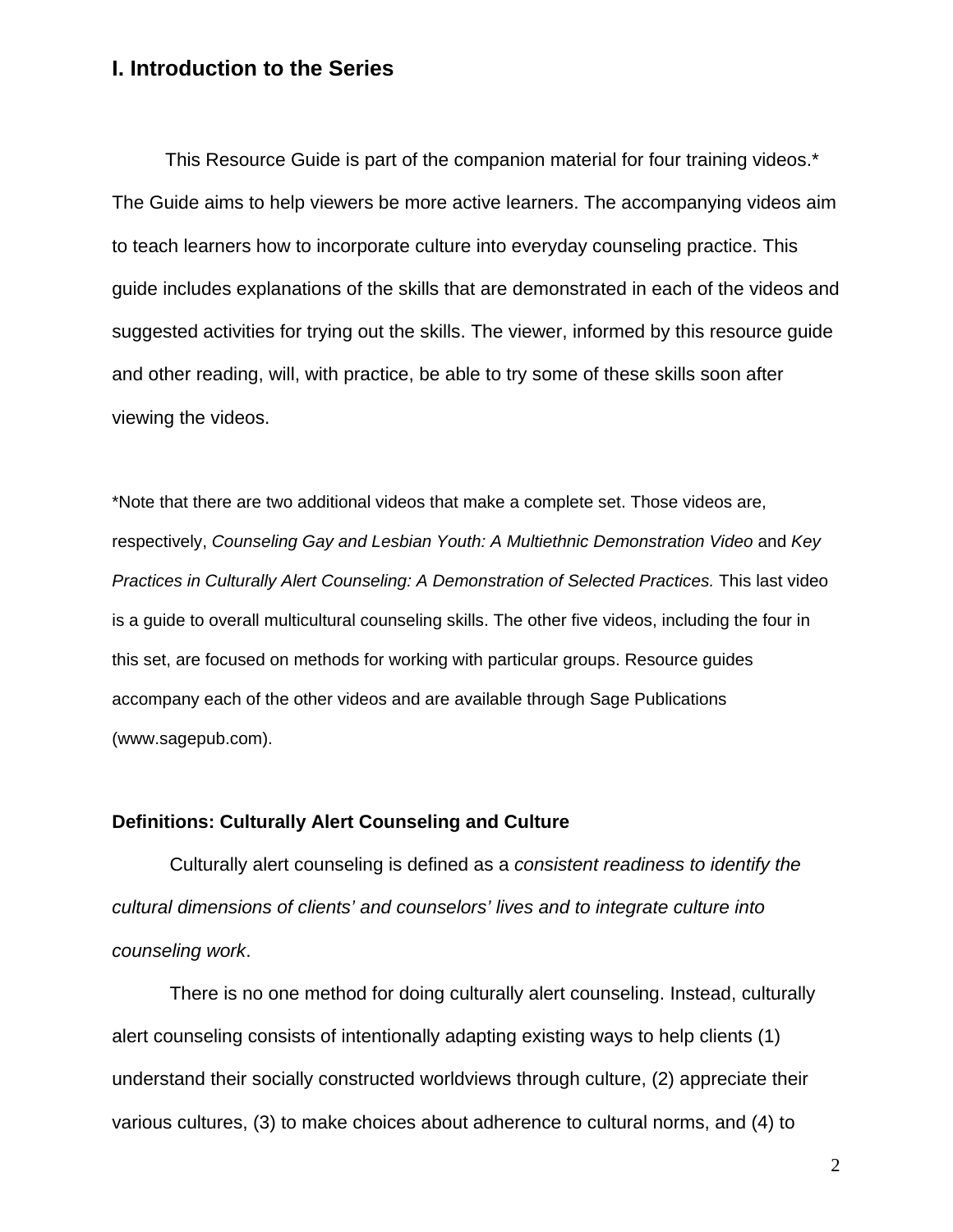recognize and respond to external bias relating to their cultural group membership. From this definition it is clear that such counseling attends to cultural strengths as well as barriers related to culture. It should be noted that culturally alert counseling is a sensibility and a set of skills. The counselor must first inquire and understand the cultural dimensions of a client's life and then act in ways that are culturally attuned.

Culture itself is broadly defined here. Culture consists of *the attitudes, habits, norms, beliefs, customs, rituals, styles, and artifacts that express a group's adaptation to its environment—that is, ways that are shared by group members and passed on over time.* All human endeavors, from attitudes toward health and sexuality to everyday communication styles, are affected by culture, as are expectations about relationships, career aspirations, and self-esteem. What is especially important for counseling are these subjective expressions of culture: attitudes, habits, norms, and beliefs. Culture tells clients what to be ashamed of, unaware of, proud of, and what to aspire to. It tells them whom and how to love and whom and how to disdain. Both counselors and clients might benefit from knowing their cultural assumptions and manners.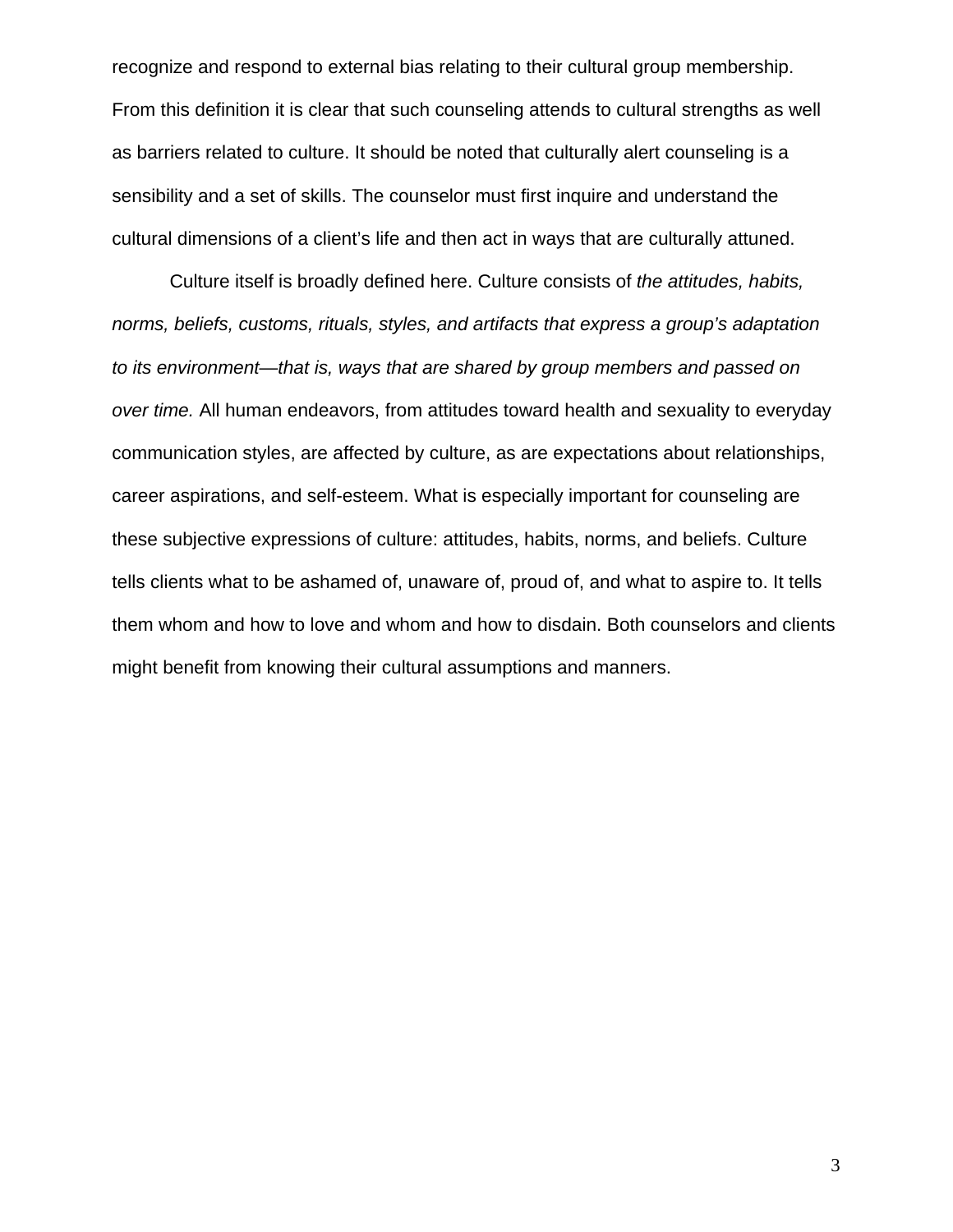#### **General Introduction to the Demonstration Videos**

(Key points are in bold font.)

Welcome to these demonstrations of **culturally alert counseling**. The upcoming sessions are guided by the assumption that **we are always influenced by our cultures**, whether they are our gender, ethnicity, social class, sexual orientation, or disability, to name some examples.

Those and other cultures affect us in at least two ways: **our own worldviews** and **how others** see us and treat us. On the other hand, it is important to remember that clients are also always **individuals**, with their unique temperaments, interests, and personalities. At any one time, **culture** may take center stage, as it does in the sessions that you are about to view. At other times, culture waits in the wings while clients explore their individual emotions, thoughts, and behaviors. Even there, however, culture is intertwined with a person's emotions, hopes, and doubts.

The culturally alert counselor's **task** is twofold: to help clients know and appreciate **the impact of culture in their lives** and to help them **act in empowering ways,** by challenging unhelpful cultural assumptions and external societal biases. Counselors must be ready to welcome culture into the work, and at times **invite** it.

In the four sessions that you will see here, culture is **foregrounded**, as clients confront **external bias, internalized cultural rules,** and importantly, **cultural strengths** in order to fashion the lives that they might imagine, with the counselor's help.

These demonstrations highlight some, but not all, ways to infuse culture into counseling. Viewers are invited to study these demonstrations and complement them with parallel readings from the book *Culturally Alert Counseling* in order to become more complete and ethical counselors.

4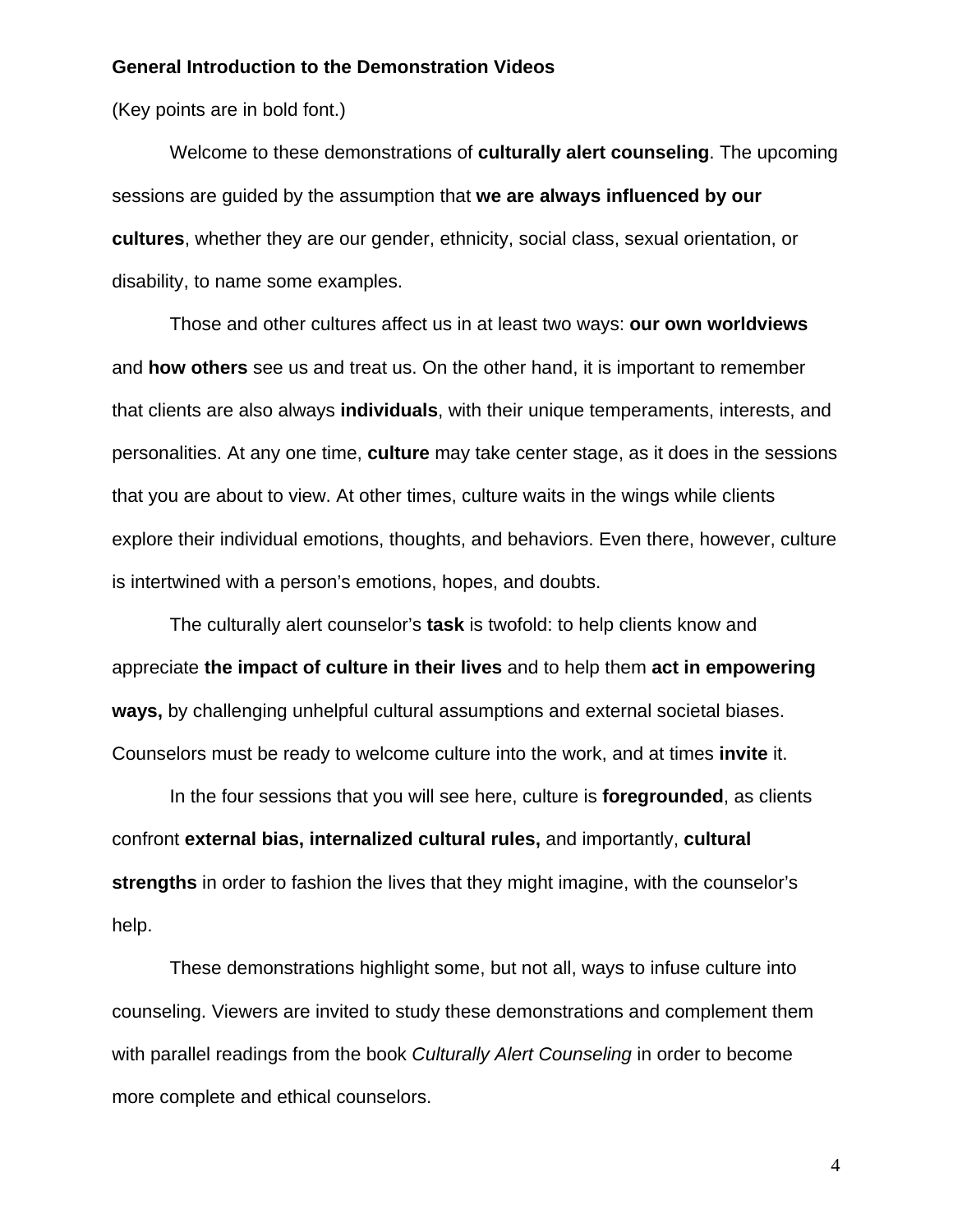May you do the good work of empowering clients so they can live the lives that they have imagined.

## **How to Get the Most From Watching the Videos**

#### **Complementary Reading**

It is best to read material on each specific cultural group topic before, or after, viewing the videos. Each of the four videos in this set is based on material from related chapters in the book *Culturally Alert Counseling: A Comprehensive Introduction.* Those chapters are the following:

- *African Americans* by Kathy M. Evans and Rebecca George
- *East and Southeast African American Americans* by Bryan S.K. Kim and Yong S. Park
- *Latino/Latina Americans* by Edward A. Delgado-Romero, Nellely Galvan, Melissa R. Hunter, and Vasti Torres
- *Religion and Spirituality* by Karen Eriksen, Shelley A. Jackson, and Chet Weld

## **What to Look for When Watching the Videos**

#### **A. Spoken Introduction to All Videos**

After viewing the overall introduction by Garrett McAuliffe, K.C. Dunlap-Joachim, and Ulrisi Green, respond to the following questions:

- Does "culture" refer to only ethnicity and race? What else might be considered cultural? Why would those other groupings also be considered cultures?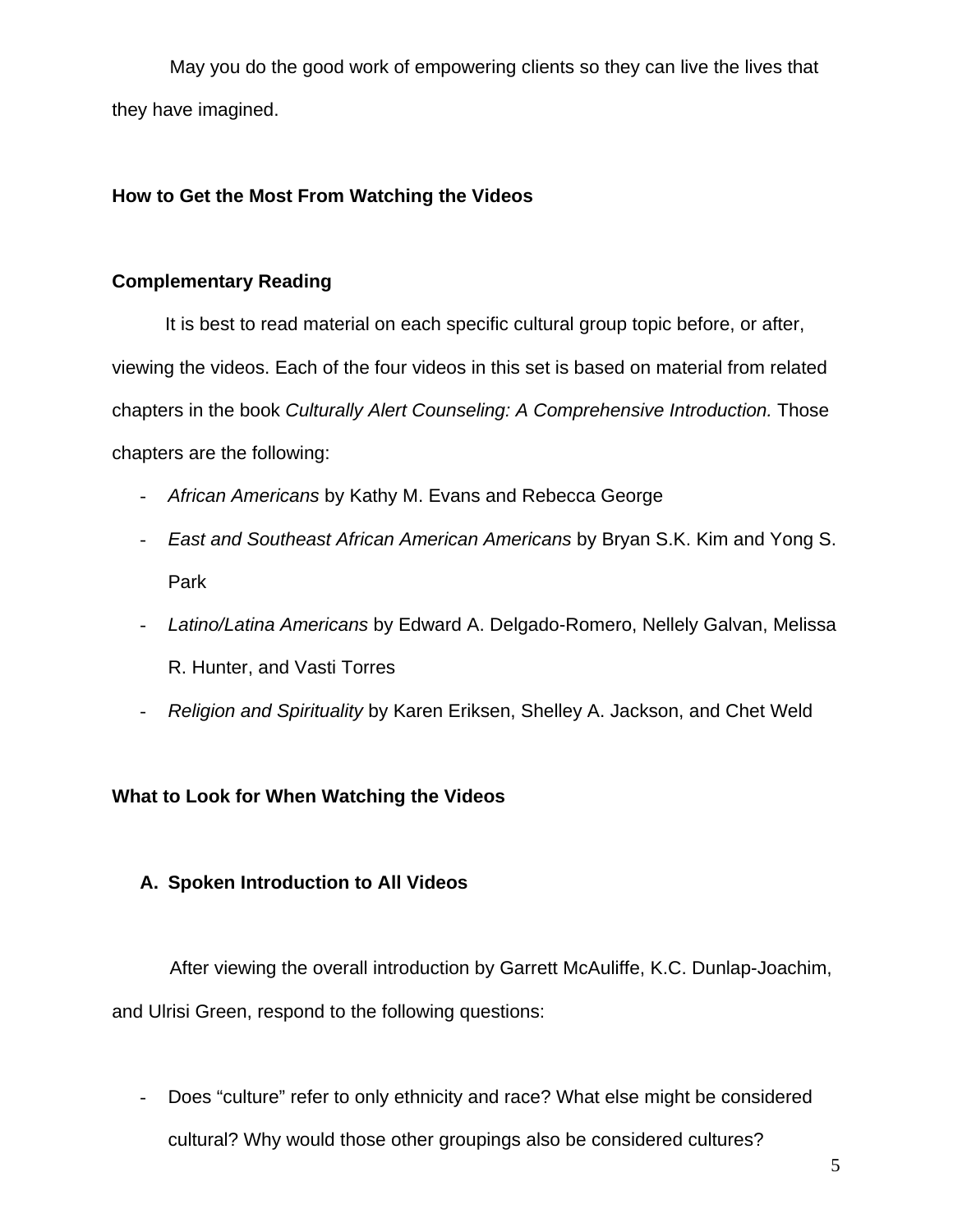- What are two ways that culture affects a person? Name an example for each of those two ways.
- Does culturally alert counseling mean that you can know enough about a person only by knowing her or his cultural group memberships? Why or why not?
- What are two tasks of culturally alert counseling in working with individual clients? Explain and give an example from one of your own cultural group memberships.
- Should the counselor wait for the client to introduce culture-related issues in a counseling session? If not, what might the counselor do to include culture? Give an example of how a counselor can include culture in her or his work.

Some of the answers to these questions will be clearer after you have viewed and reflected on the demonstration videos.

#### **B. Areas to Reflect On**

As you view each of these videos, consider the following issues: What are at least two common values shared by many members of the cultural group in the particular video?

# **II. Work With African American Clients**

*(Material partially drawn from "African Americans." In G. McAuliffe, Culturally Alert* Counseling: A Comprehensive Introduction, *Sage Publications, 2008.)*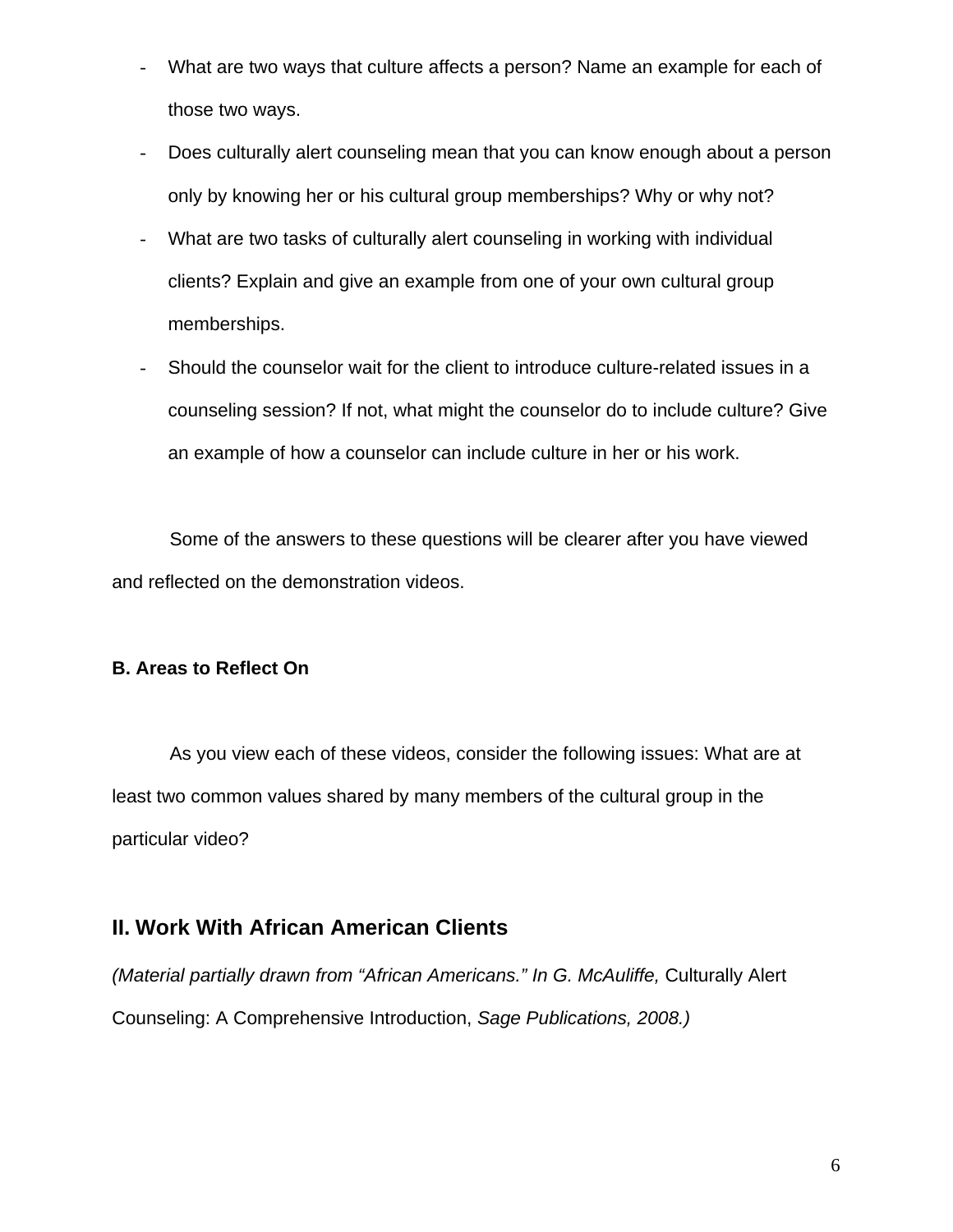# **I. Background/Key Considerations**

African Americans and European Americans share many values and norms, as do individuals from many other cultures. However, there are particular factors that should be accounted for in working with many African American clients. It must also be noted that African Americans are a diverse group and that individuals vary by social class, religion, region, education, and biculturality. It is important that each client be seen as an individual, with the following factors kept in mind.

- **Spirituality and religion** are highly important and integral for most African Americans.
- **Family** is often broadly defined as **extended networks** of family members and friends.
- **Communication** is often **expressive**, highly animated, and creative.
- **Language** is sometimes the **dialect** variously called African American Vernacular English or Black English, and is a means of bonding with other African Americans.
- **Discrimination** is a societal reality for many African Americans.

# **II. Points to Consider for Counseling Practice**

These worldviews and values may manifest themselves during sessions with African American clients. While many counseling methods used with European Americans apply to work with African Americans, all counselors should consider four specific guidelines.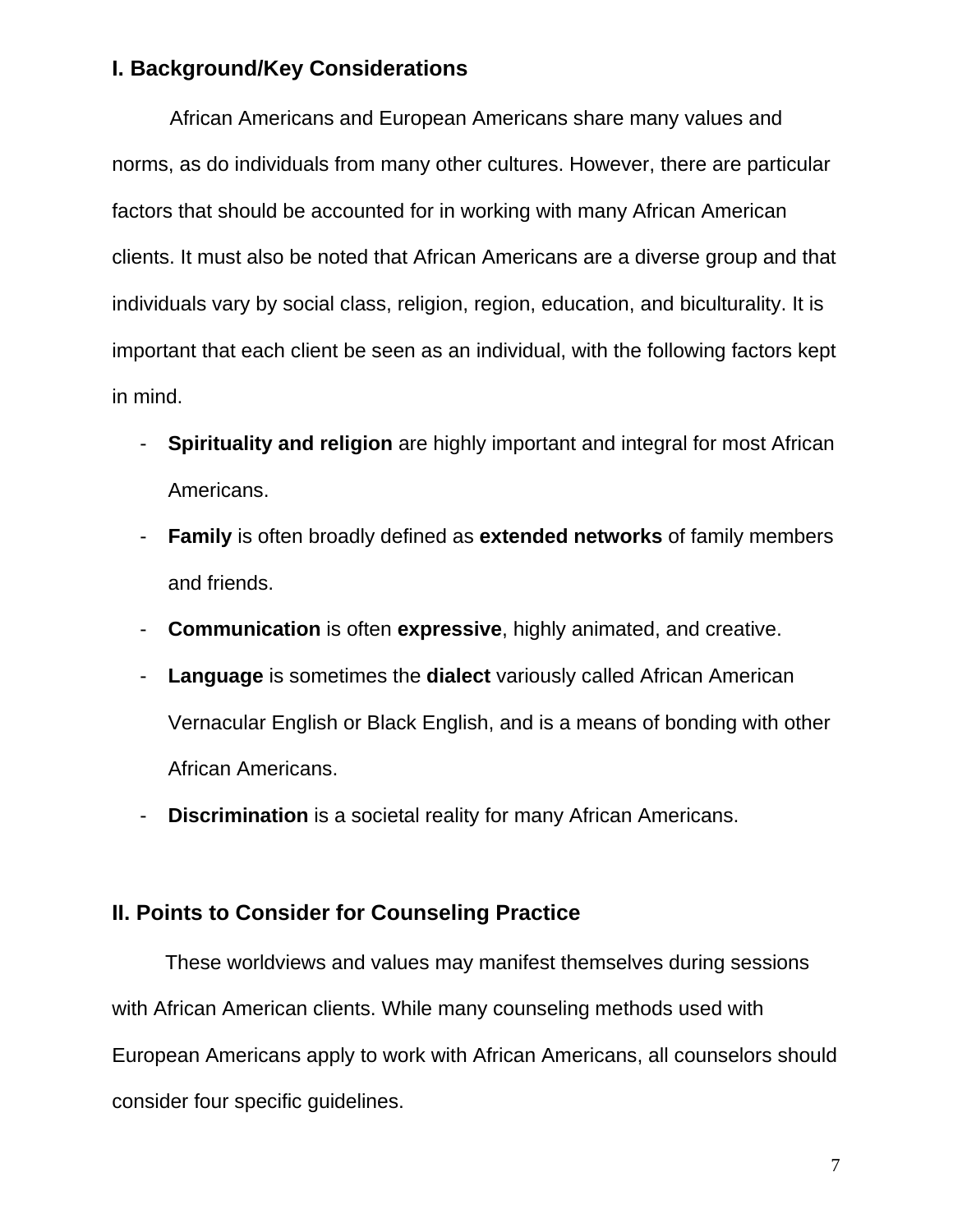- Acknowledge societal bias, sometimes by introducing the issue and inquiring about the client's understanding of prejudice.
- **Include family and ancestors** as sources of pride and support.
- **Advocate** for the client and the group by supporting and empowering the client. For example, encourage networking with supportive others and taking affirmative actions.
- And, if you are not African American, proactively **build trust** in intentional ways. For example, be genuine and broach the cultural differences in the room.

You will see these and other guidelines demonstrated in the session that is coming up. Also note the blending of solution-focused, client-centered, cognitivebehavioral, and narrative elements in the session.

# **III. Ideas on How to Use the Video "Culturally Alert Counseling: Working With African American Clients"**

1. **Narrator Overview of African American Cultural Characteristics.** Before viewing the narrator's overview of traditional African American cultural characteristics, the viewer might first write down the cultural characteristics that she or he associates with African American cultures. Here is space for such a description or list:

My current understanding of important traditional and contemporary African American values:

\_\_\_\_\_\_\_\_\_\_\_\_\_\_\_\_\_\_\_\_\_\_\_\_\_\_\_\_\_\_\_\_\_\_\_\_\_\_\_\_\_\_\_\_\_\_\_\_\_\_\_\_\_\_\_\_\_\_\_\_\_\_\_\_\_\_\_\_\_\_

\_\_\_\_\_\_\_\_\_\_\_\_\_\_\_\_\_\_\_\_\_\_\_\_\_\_\_\_\_\_\_\_\_\_\_\_\_\_\_\_\_\_\_\_\_\_\_\_\_\_\_\_\_\_\_\_\_\_\_\_\_\_\_\_\_\_\_\_\_\_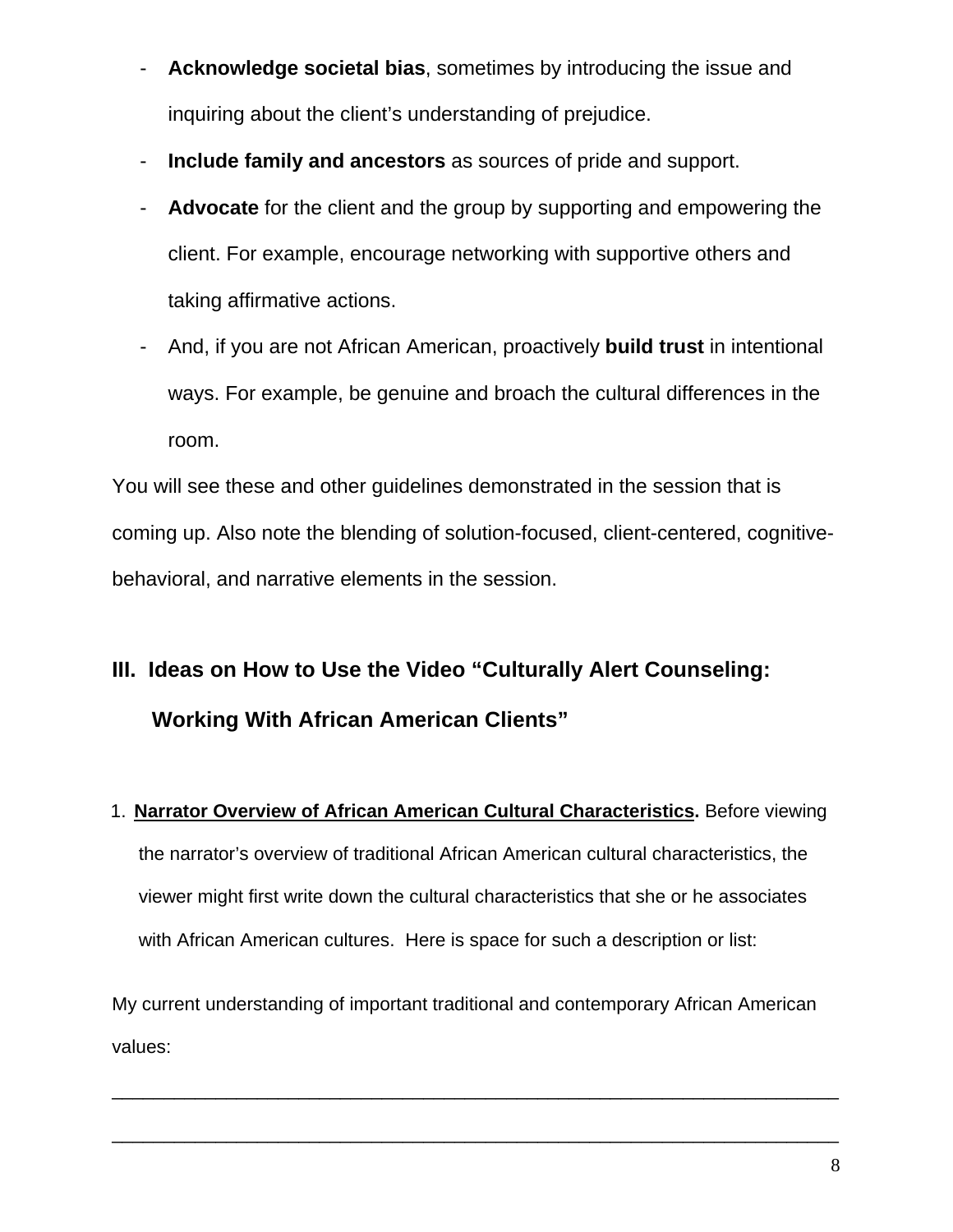If this is a group viewing, the leader could then ask for those understandings and write them on the board. Upon viewing the opening narrative to this video, the learners might then compare their current understandings.

- 2. **The Counselor's Pre-Session Comments.** After viewing either (a) the counselor's (Garrett) opening description of her aims in the session with Gwen and/or (b) the session itself, respond to the following:
	- What particular factor might make Gwen's adjustment to a new job and new setting especially difficult? Why might a person such as Gwen, who is accomplished, experience self-doubt in this new job?
		- o Answer: being culturally different from most of her colleagues; historical legacies of oppression and mistrust; not being "networked" or mentored

\_\_\_\_\_\_\_\_\_\_\_\_\_\_\_\_\_\_\_\_\_\_\_\_\_\_\_\_\_\_\_\_\_\_\_\_\_\_\_\_\_\_\_\_\_\_\_\_\_\_\_\_\_\_\_\_\_\_\_\_\_\_\_\_

\_\_\_\_\_\_\_\_\_\_\_\_\_\_\_\_\_\_\_\_\_\_\_\_\_\_\_\_\_\_\_\_\_\_\_\_\_\_\_\_\_\_\_\_\_\_\_\_\_\_\_\_\_\_\_\_\_\_\_\_\_\_\_\_

- What might be done to help a client such as Gwen recognize her abilities and gain confidence in the contributions she can make?
	- o Answer: helping her remember past achievements, encouraging her to act in positive coping ways that she has done before in similar situations, helping her to meet successful models who are like her

\_\_\_\_\_\_\_\_\_\_\_\_\_\_\_\_\_\_\_\_\_\_\_\_\_\_\_\_\_\_\_\_\_\_\_\_\_\_\_\_\_\_\_\_\_\_\_\_\_\_\_\_\_\_\_\_\_\_\_\_\_\_\_\_

\_\_\_\_\_\_\_\_\_\_\_\_\_\_\_\_\_\_\_\_\_\_\_\_\_\_\_\_\_\_\_\_\_\_\_\_\_\_\_\_\_\_\_\_\_\_\_\_\_\_\_\_\_\_\_\_\_\_\_\_\_\_\_\_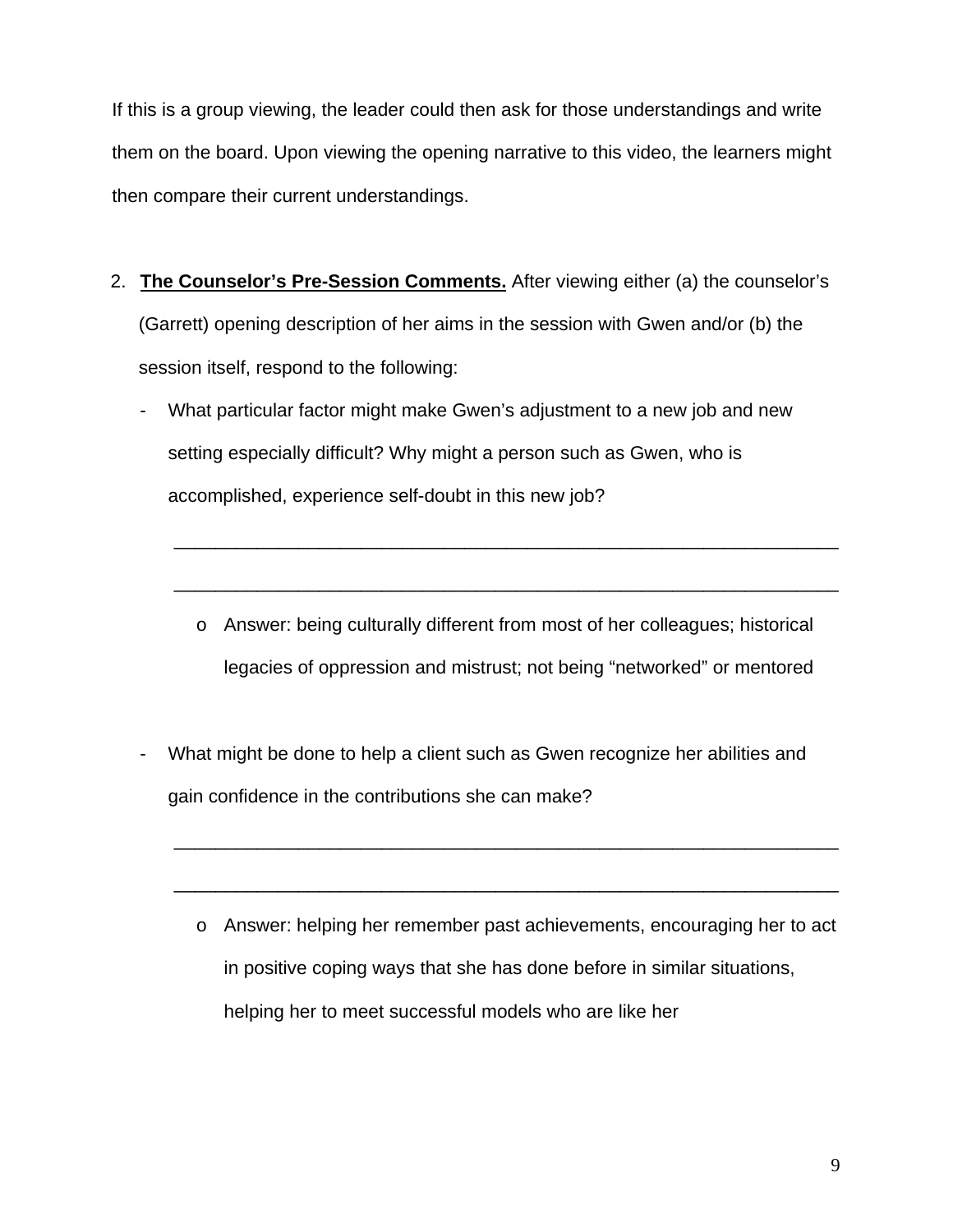- Think of a time in which you were new and different in a setting, whether it was a new job, an athletic environment, or a new school, to name some examples. In what way were you different?

\_\_\_\_\_\_\_\_\_\_\_\_\_\_\_\_\_\_\_\_\_\_\_\_\_\_\_\_\_\_\_\_\_\_\_\_\_\_\_\_\_\_\_\_\_\_\_\_\_\_\_\_\_\_\_\_\_\_\_\_\_\_\_\_

\_\_\_\_\_\_\_\_\_\_\_\_\_\_\_\_\_\_\_\_\_\_\_\_\_\_\_\_\_\_\_\_\_\_\_\_\_\_\_\_\_\_\_\_\_\_\_\_\_\_\_\_\_\_\_\_\_\_\_\_\_\_\_\_

\_\_\_\_\_\_\_\_\_\_\_\_\_\_\_\_\_\_\_\_\_\_\_\_\_\_\_\_\_\_\_\_\_\_\_\_\_\_\_\_\_\_\_\_\_\_\_\_\_\_\_\_\_\_\_\_\_\_\_\_\_\_\_\_

\_\_\_\_\_\_\_\_\_\_\_\_\_\_\_\_\_\_\_\_\_\_\_\_\_\_\_\_\_\_\_\_\_\_\_\_\_\_\_\_\_\_\_\_\_\_\_\_\_\_\_\_\_\_\_\_\_\_\_\_\_\_\_\_

\_\_\_\_\_\_\_\_\_\_\_\_\_\_\_\_\_\_\_\_\_\_\_\_\_\_\_\_\_\_\_\_\_\_\_\_\_\_\_\_\_\_\_\_\_\_\_\_\_\_\_\_\_\_\_\_\_\_\_\_\_\_\_\_

\_\_\_\_\_\_\_\_\_\_\_\_\_\_\_\_\_\_\_\_\_\_\_\_\_\_\_\_\_\_\_\_\_\_\_\_\_\_\_\_\_\_\_\_\_\_\_\_\_\_\_\_\_\_\_\_\_\_\_\_\_\_\_\_

\_\_\_\_\_\_\_\_\_\_\_\_\_\_\_\_\_\_\_\_\_\_\_\_\_\_\_\_\_\_\_\_\_\_\_\_\_\_\_\_\_\_\_\_\_\_\_\_\_\_\_\_\_\_\_\_\_\_\_\_\_\_\_\_

\_\_\_\_\_\_\_\_\_\_\_\_\_\_\_\_\_\_\_\_\_\_\_\_\_\_\_\_\_\_\_\_\_\_\_\_\_\_\_\_\_\_\_\_\_\_\_\_\_\_\_\_\_\_\_\_\_\_\_\_\_\_\_\_

\_\_\_\_\_\_\_\_\_\_\_\_\_\_\_\_\_\_\_\_\_\_\_\_\_\_\_\_\_\_\_\_\_\_\_\_\_\_\_\_\_\_\_\_\_\_\_\_\_\_\_\_\_\_\_\_\_\_\_\_\_\_\_\_

\_\_\_\_\_\_\_\_\_\_\_\_\_\_\_\_\_\_\_\_\_\_\_\_\_\_\_\_\_\_\_\_\_\_\_\_\_\_\_\_\_\_\_\_\_\_\_\_\_\_\_\_\_\_\_\_\_\_\_\_\_\_\_\_

\_\_\_\_\_\_\_\_\_\_\_\_\_\_\_\_\_\_\_\_\_\_\_\_\_\_\_\_\_\_\_\_\_\_\_\_\_\_\_\_\_\_\_\_\_\_\_\_\_\_\_\_\_\_\_\_\_\_\_\_\_\_\_\_

\_\_\_\_\_\_\_\_\_\_\_\_\_\_\_\_\_\_\_\_\_\_\_\_\_\_\_\_\_\_\_\_\_\_\_\_\_\_\_\_\_\_\_\_\_\_\_\_\_\_\_\_\_\_\_\_\_\_\_\_\_\_\_\_

- Was this experience related to culture, such as ethnicity, gender, social class, sexual orientation, or religion?

- How did you feel during the early phases of this experience?

- What happened to make it work better for you, if it did work better?

- How did you talk to yourself about it?

- How did you act?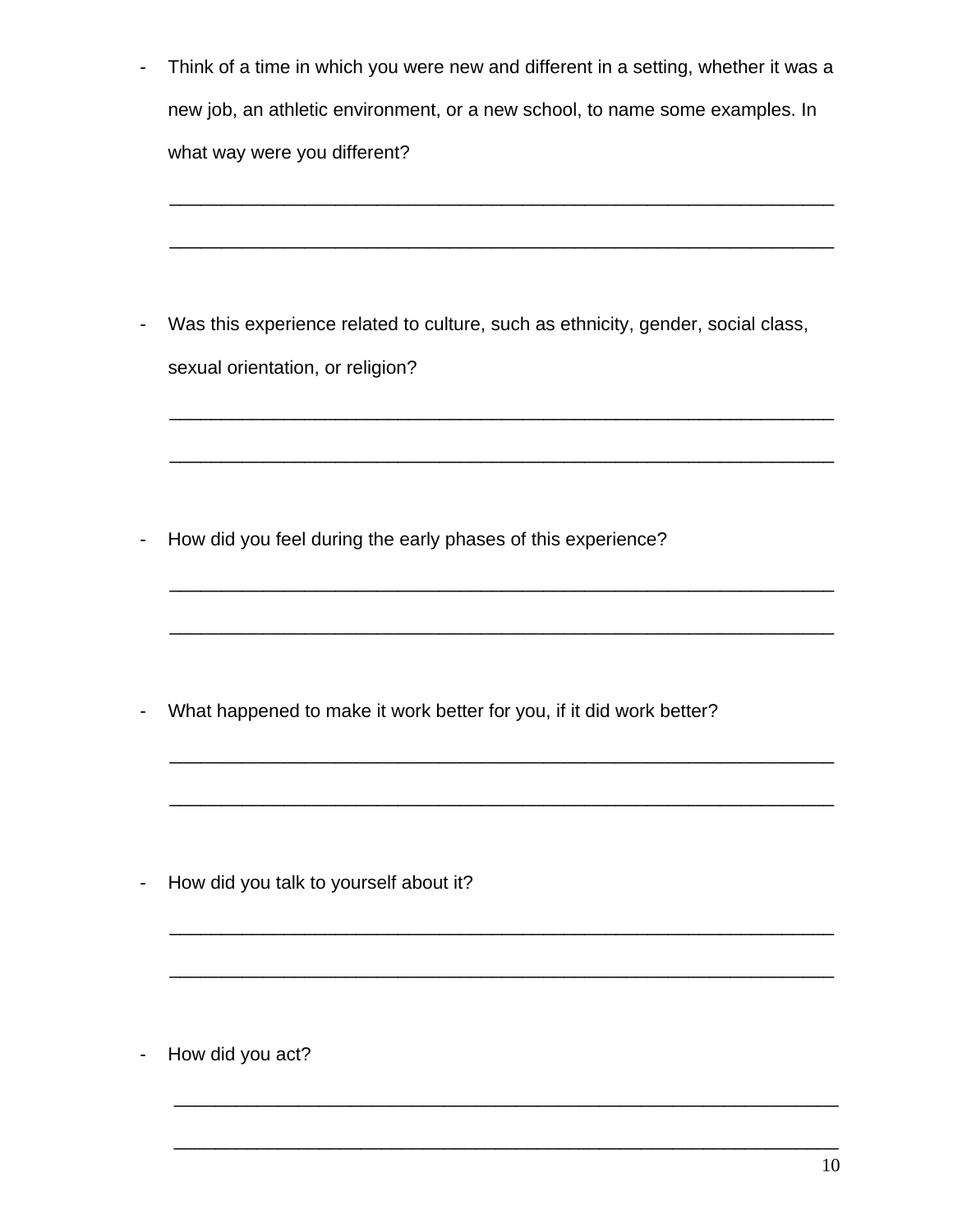- How does it affect you today?

3. **The Session.** Respond to the following either (1) while viewing the session, pausing the video periodically, or (2) after viewing the whole session.

\_\_\_\_\_\_\_\_\_\_\_\_\_\_\_\_\_\_\_\_\_\_\_\_\_\_\_\_\_\_\_\_\_\_\_\_\_\_\_\_\_\_\_\_\_\_\_\_\_\_\_\_\_\_\_\_\_\_\_\_\_\_\_\_\_

\_\_\_\_\_\_\_\_\_\_\_\_\_\_\_\_\_\_\_\_\_\_\_\_\_\_\_\_\_\_\_\_\_\_\_\_\_\_\_\_\_\_\_\_\_\_\_\_\_\_\_\_\_\_\_\_\_\_\_\_\_\_\_\_\_

- What is "cultural" about Gwen's situation that influences her feelings of isolation?

\_\_\_\_\_\_\_\_\_\_\_\_\_\_\_\_\_\_\_\_\_\_\_\_\_\_\_\_\_\_\_\_\_\_\_\_\_\_\_\_\_\_\_\_\_\_\_\_\_\_\_\_\_\_\_\_\_\_\_\_\_\_\_\_\_

\_\_\_\_\_\_\_\_\_\_\_\_\_\_\_\_\_\_\_\_\_\_\_\_\_\_\_\_\_\_\_\_\_\_\_\_\_\_\_\_\_\_\_\_\_\_\_\_\_\_\_\_\_\_\_\_\_\_\_\_\_\_\_\_\_

- Might there be factors that are at least partly not culture-related?
	- o Answer: other aspects of personal history, such as family attitudes, peer relationships, her personality and temperament

\_\_\_\_\_\_\_\_\_\_\_\_\_\_\_\_\_\_\_\_\_\_\_\_\_\_\_\_\_\_\_\_\_\_\_\_\_\_\_\_\_\_\_\_\_\_\_\_\_\_\_\_\_\_\_\_\_\_\_\_\_\_\_\_

\_\_\_\_\_\_\_\_\_\_\_\_\_\_\_\_\_\_\_\_\_\_\_\_\_\_\_\_\_\_\_\_\_\_\_\_\_\_\_\_\_\_\_\_\_\_\_\_\_\_\_\_\_\_\_\_\_\_\_\_\_\_\_\_

- What part does empathy play in the counselor's thinking and response to Gwen?

\_\_\_\_\_\_\_\_\_\_\_\_\_\_\_\_\_\_\_\_\_\_\_\_\_\_\_\_\_\_\_\_\_\_\_\_\_\_\_\_\_\_\_\_\_\_\_\_\_\_\_\_\_\_\_\_\_\_\_\_\_\_\_\_

o Answer: As a white male, he must "lean in" empathically to hear another's experience. He must avoid being defensive as a white male. He can be an ally.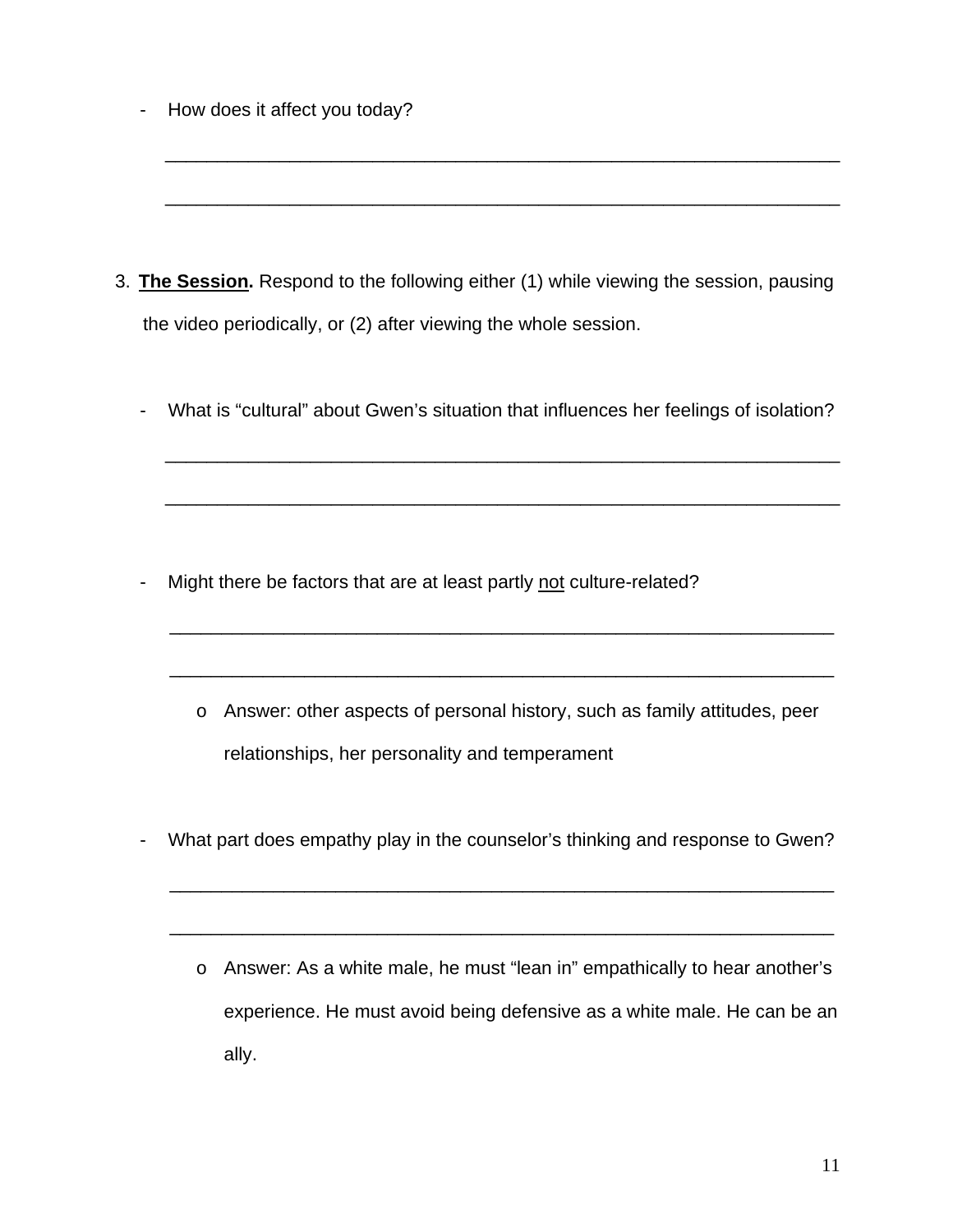- What special pressures are on Gwen as a member of non-dominant groups that might not be on members of the dominant group in her situation?
	- $\circ$  Answer: to prove herself as competent, to represent the whole group

\_\_\_\_\_\_\_\_\_\_\_\_\_\_\_\_\_\_\_\_\_\_\_\_\_\_\_\_\_\_\_\_\_\_\_\_\_\_\_\_\_\_\_\_\_\_\_\_\_\_\_\_\_\_\_\_\_\_\_\_\_\_\_\_\_

 $\mathcal{L}_\mathcal{L} = \mathcal{L}_\mathcal{L} = \mathcal{L}_\mathcal{L} = \mathcal{L}_\mathcal{L} = \mathcal{L}_\mathcal{L} = \mathcal{L}_\mathcal{L} = \mathcal{L}_\mathcal{L} = \mathcal{L}_\mathcal{L} = \mathcal{L}_\mathcal{L} = \mathcal{L}_\mathcal{L} = \mathcal{L}_\mathcal{L} = \mathcal{L}_\mathcal{L} = \mathcal{L}_\mathcal{L} = \mathcal{L}_\mathcal{L} = \mathcal{L}_\mathcal{L} = \mathcal{L}_\mathcal{L} = \mathcal{L}_\mathcal{L}$ 

- How is the counselor proactive in engaging cultural issues in the session, in contrast to treating the client as a non-cultural being?
	- o Answer: He presents himself as an ally through his naming oppression, including subtle exclusions and informal networks.

\_\_\_\_\_\_\_\_\_\_\_\_\_\_\_\_\_\_\_\_\_\_\_\_\_\_\_\_\_\_\_\_\_\_\_\_\_\_\_\_\_\_\_\_\_\_\_\_\_\_\_\_\_\_\_\_\_\_\_\_\_\_\_\_

\_\_\_\_\_\_\_\_\_\_\_\_\_\_\_\_\_\_\_\_\_\_\_\_\_\_\_\_\_\_\_\_\_\_\_\_\_\_\_\_\_\_\_\_\_\_\_\_\_\_\_\_\_\_\_\_\_\_\_\_\_\_\_\_

- What is your response to the counselor's here-and-now broaching of cultural differences between himself and the client? Do you see it as helpful? If so, how?

\_\_\_\_\_\_\_\_\_\_\_\_\_\_\_\_\_\_\_\_\_\_\_\_\_\_\_\_\_\_\_\_\_\_\_\_\_\_\_\_\_\_\_\_\_\_\_\_\_\_\_\_\_\_\_\_\_\_\_\_\_\_\_\_

\_\_\_\_\_\_\_\_\_\_\_\_\_\_\_\_\_\_\_\_\_\_\_\_\_\_\_\_\_\_\_\_\_\_\_\_\_\_\_\_\_\_\_\_\_\_\_\_\_\_\_\_\_\_\_\_\_\_\_\_\_\_\_\_

- What does the counselor do to show advocacy and alliance with cultural groups?

\_\_\_\_\_\_\_\_\_\_\_\_\_\_\_\_\_\_\_\_\_\_\_\_\_\_\_\_\_\_\_\_\_\_\_\_\_\_\_\_\_\_\_\_\_\_\_\_\_\_\_\_\_\_\_\_\_\_\_\_\_\_\_\_

\_\_\_\_\_\_\_\_\_\_\_\_\_\_\_\_\_\_\_\_\_\_\_\_\_\_\_\_\_\_\_\_\_\_\_\_\_\_\_\_\_\_\_\_\_\_\_\_\_\_\_\_\_\_\_\_\_\_\_\_\_\_\_\_

o Answer: (1) he does outreach through speaking on diversity issues to staff; (2) he represents recognition of culture through office décor; and (3) he shares his understanding of continuing oppressions that affect nondominant groups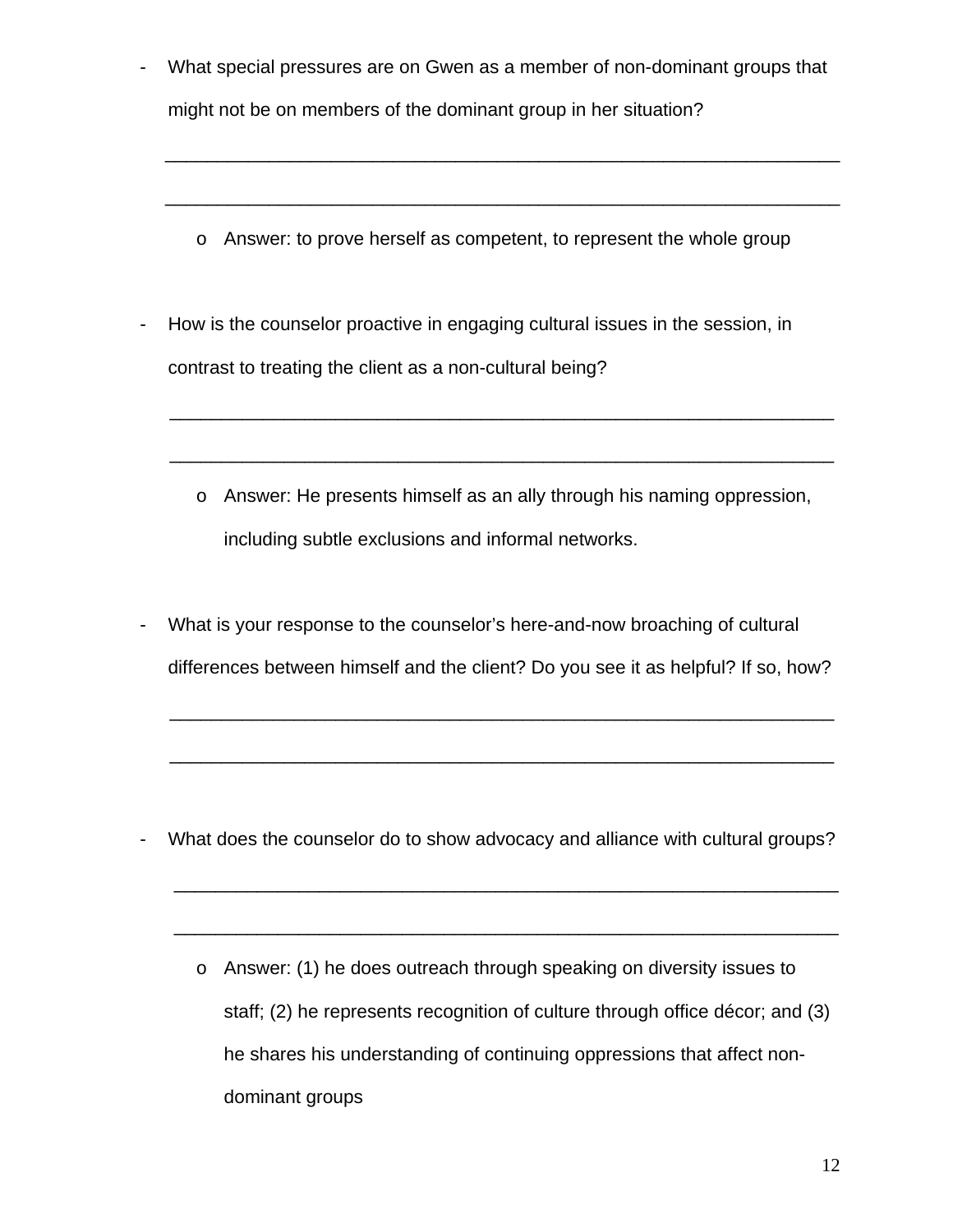How does the counselor introduce positive assets into the discussion?

o Answer: He reflects and evokes the client's enthusiasm, energy, achievements, and competence at various times.

\_\_\_\_\_\_\_\_\_\_\_\_\_\_\_\_\_\_\_\_\_\_\_\_\_\_\_\_\_\_\_\_\_\_\_\_\_\_\_\_\_\_\_\_\_\_\_\_\_\_\_\_\_\_\_\_\_\_\_\_\_\_\_\_

\_\_\_\_\_\_\_\_\_\_\_\_\_\_\_\_\_\_\_\_\_\_\_\_\_\_\_\_\_\_\_\_\_\_\_\_\_\_\_\_\_\_\_\_\_\_\_\_\_\_\_\_\_\_\_\_\_\_\_\_\_\_\_\_

- What are Gwen's fears that are related to cultural differences?
	- o Answer: the pressure to be all-competent, to speak the dominant dialect at all times; the concern about being different

\_\_\_\_\_\_\_\_\_\_\_\_\_\_\_\_\_\_\_\_\_\_\_\_\_\_\_\_\_\_\_\_\_\_\_\_\_\_\_\_\_\_\_\_\_\_\_\_\_\_\_\_\_\_\_\_\_\_\_\_\_\_\_\_

\_\_\_\_\_\_\_\_\_\_\_\_\_\_\_\_\_\_\_\_\_\_\_\_\_\_\_\_\_\_\_\_\_\_\_\_\_\_\_\_\_\_\_\_\_\_\_\_\_\_\_\_\_\_\_\_\_\_\_\_\_\_\_\_

- What cognitive counseling strategies does the counselor employ to help the client?
	- o Answer: asks her to pay attention to her moment-to-moment cognitions; normalizes her thinking; challenges thinking distortions; proposes more adaptive thinking; uses modeling by asking her to think of, and meet, successful African American women

\_\_\_\_\_\_\_\_\_\_\_\_\_\_\_\_\_\_\_\_\_\_\_\_\_\_\_\_\_\_\_\_\_\_\_\_\_\_\_\_\_\_\_\_\_\_\_\_\_\_\_\_\_\_\_\_\_\_\_\_\_\_\_\_

\_\_\_\_\_\_\_\_\_\_\_\_\_\_\_\_\_\_\_\_\_\_\_\_\_\_\_\_\_\_\_\_\_\_\_\_\_\_\_\_\_\_\_\_\_\_\_\_\_\_\_\_\_\_\_\_\_\_\_\_\_\_\_\_

- How does the counselor utilize solution-focused approaches in the session?
	- o Answer: asks her to name achievements, competencies, and strengths;

\_\_\_\_\_\_\_\_\_\_\_\_\_\_\_\_\_\_\_\_\_\_\_\_\_\_\_\_\_\_\_\_\_\_\_\_\_\_\_\_\_\_\_\_\_\_\_\_\_\_\_\_\_\_\_\_\_\_\_\_\_\_\_\_

points out contradiction to her negative perceptions; asks for the